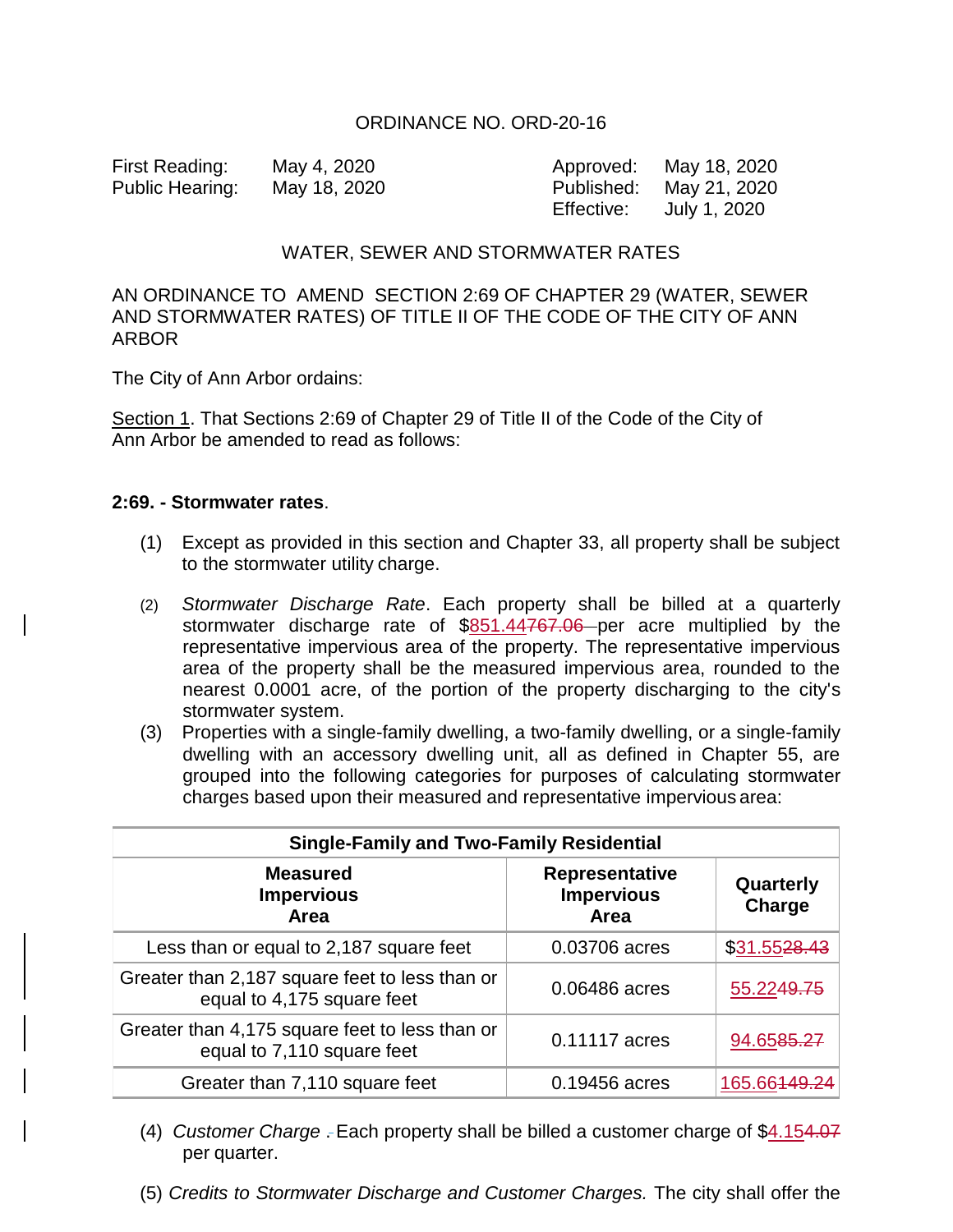Ordinance No. ORD-20-16 Cont.

following credits per quarter to property owners fully satisfying pertinent criteria established in Chapter 33 and in regulations promulgated by the Administrator: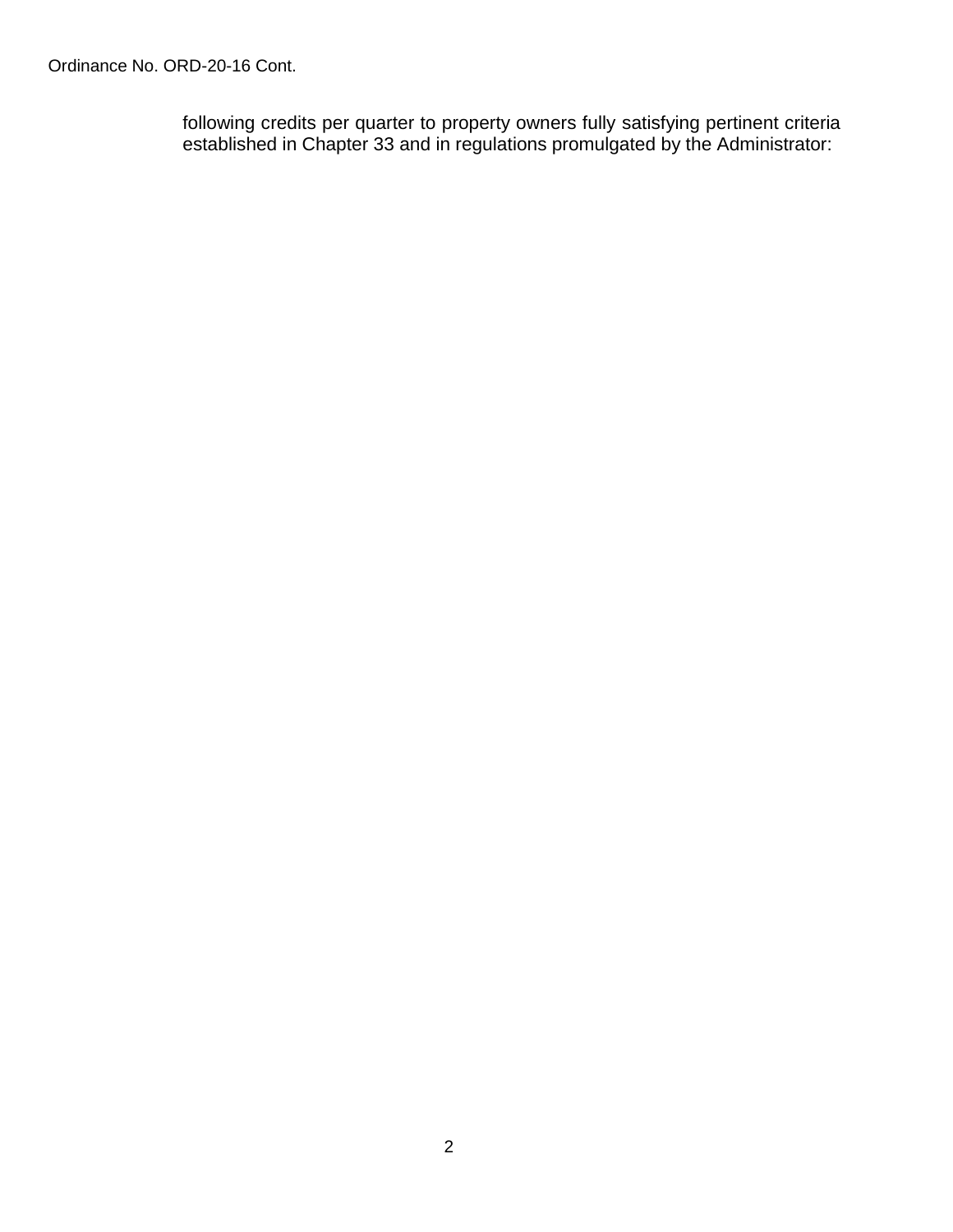| <b>Single-Family and Two-Family</b><br><b>Residential</b> | <b>Reduce</b><br><b>Total</b><br>Charge by |
|-----------------------------------------------------------|--------------------------------------------|
| Rain barrels (1 or more)                                  | \$3.012.74                                 |
| Rain gardens/cisterns/dry wells                           | -6.24 <del>5.62</del>                      |
| <b>RiverSafe homes</b>                                    | 1.144.03                                   |
| Chapter 63-Compliant stormwater control                   |                                            |

| <b>Other Properties</b>                     | <b>Reduce</b><br><b>Stormwater</b><br><b>Discharge</b><br>Rate by | <b>Reduce</b><br><b>Customer</b><br><b>Charge by</b> |
|---------------------------------------------|-------------------------------------------------------------------|------------------------------------------------------|
| <b>Community Partners for Clean Streams</b> | 0.0%                                                              | 25.83%                                               |
| Chapter 63-Compliant Stormwater Control     | 28.87%                                                            | 0.0%                                                 |
| <b>Other Approved Stormwater Controls</b>   | 8.17%                                                             | 25.83%                                               |

(5) *Charges for Permitted Non-Stormwater* Discharges. The charges for nonstormwater discharges to the stormwater system that are permitted by the Public Services Area Administrator according to chapter 33, section 2:217, shall be \$1.754.58 per 1,000 gallons. If non-stormwater discharges to the stormwater system are controlled such that the discharges cease during periods of precipitation, then the above rate shall be multiplied by a factor of 0.3. For any month in which the user discharges into the stormwater system, there shall be a minimum bill for 100,000 gallons. Stormwater discharges exempt from discharge prohibitions under section 2:216(3) are not subject to this charge.

Section 2. That this ordinance shall take effect on July 1, 2020<del>2019</del>.

# **CERTIFICATION**

I hereby certify that the foregoing ordinance was adopted by the Council of the City of Ann Arbor, Michigan at its regular session of May 18, 2020.

(Date)